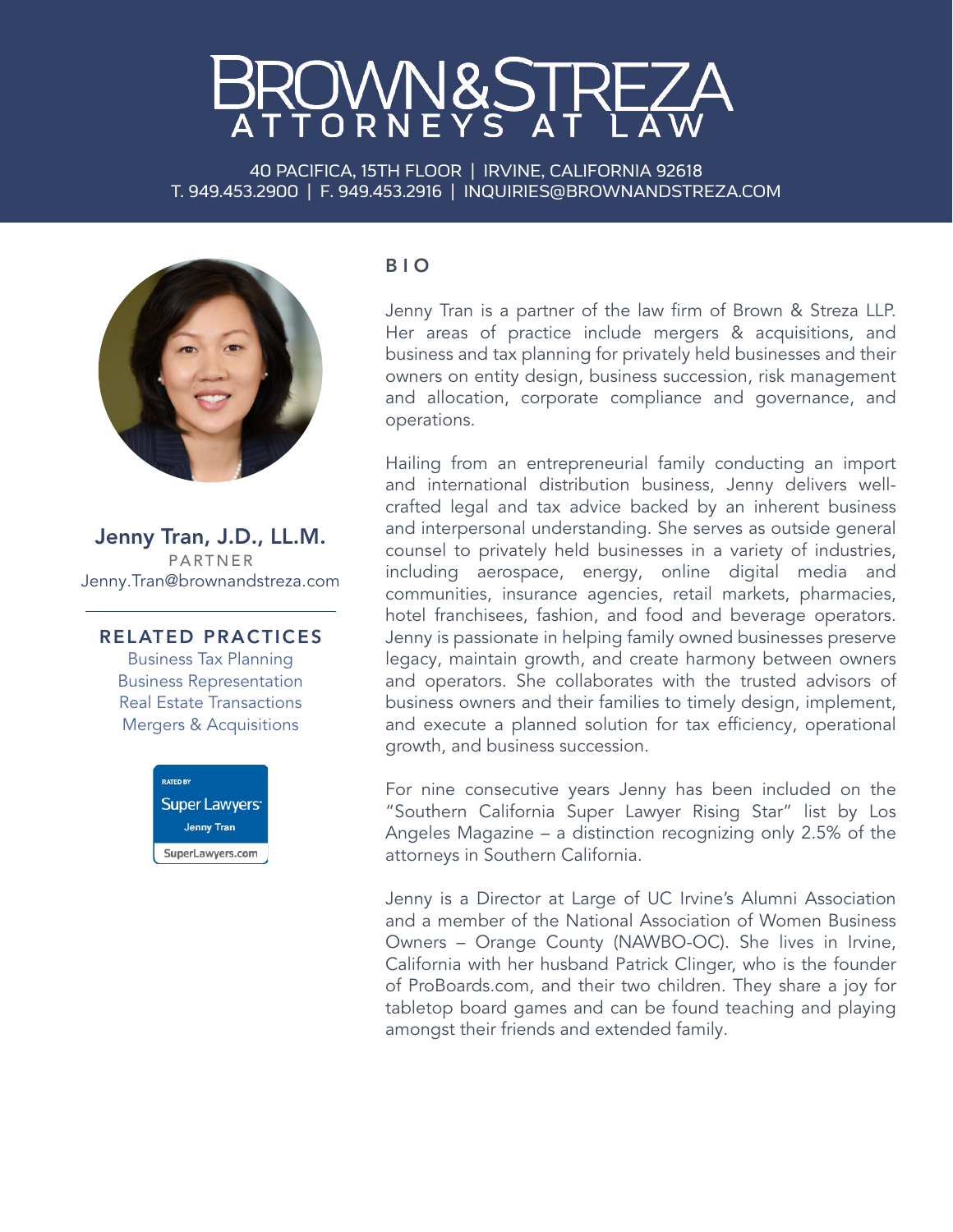# PROFESSIONAL BACKGROUND

- Brown & Streza LLP, Irvine, California Partner 2021-Present Senior Associate 2017-2021 Associate 2012–2017 Law Clerk 2010-2012
- Loyola Law School, Los Angeles, California Adjunct Professor of Law, 2014 – 2016 Business Planning I: Financing the Start-Up Business and Venture Capital Financing
- Master of Law in Taxation, Chapman University School of Law, 2011-2013 Merit Scholarship Recipient Tax Procedure and Administration, CALI Award
- Los Angeles Superior Court, Santa Monica, California Judicial Extern for Commissioner David J. Cowan, Santa Monica Courthouse, Family Law Division, 2010
- Internal Revenue Service, Los Angeles, California IRS Certified Volunteer for the Voluntary Income Tax Assistance Program, 2009
- Office of the Attorney General, State of California, Department of Justice, Los Angeles, California Student Intern, Civil Law Division: Clinical Business & Tax Honors Program, 2009 Graduate Student Assistant, Division of Administrative Support: Litigation Support, 2008–2009

Loyola Law School International Intellectual Property Institute, Summer 2009

- Juris Doctorate, Loyola Law School, Business Law Practicum, Los Angeles, California Los Angeles Public Interest Law Journal: Junior Editor, 2008-2009; Senior Editor, 2009-2010 Scott Moot Court: Competitor, 2009
- Orange County Superior Court, Santa Ana, California Judicial Extern for Judge Charles Margines and William Monroe, Central Justice Center, Unlimited Civil Division, 2008

Juris Doctorate Candidate, Whittier Law School, Costa Mesa, California, 2006-2008 Fellow & Scholarship Recipient for the Center for International Comparative Law Dean's List, Dean's Merit Scholarship Recipient Whittier Law Review: Member Susan E. McGuigan Oral Advocacy Competition: Semi-Finalist

Bachelor of Arts, Psychology & Social Behavior, University of California, Irvine 2005 President & Lecturer: Model United Nations (Two-unit Social Science class), 2003-2004

Orange County Human Relations, Santa Ana, California Mediator, Small Claims, 2004

Admissions:

All California State Courts

## PROFESSIONAL RECOGNITION

### 2020 Orange County Business Journal Women in Business Award Nominee

Spotlights businesswomen in Orange County who have made noteworthy contributions to their professions and communities

### 2014-2021 "Southern California SuperLawyers-Rising Star"

Published by *Los Angeles* magazine and *The Journal for Law & Politics*. Only 2.5% of Southern